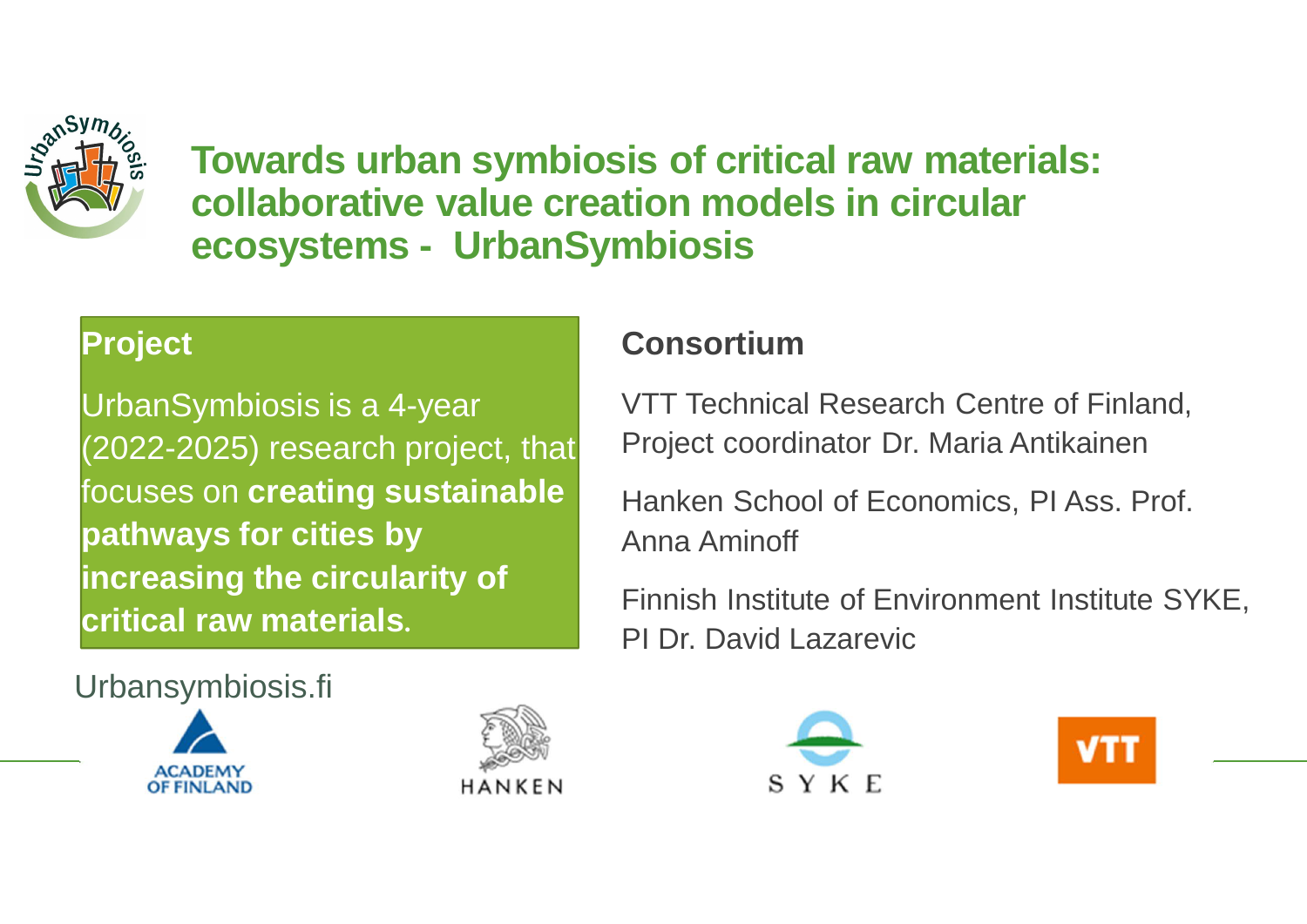## panSym<sub>6</sub> **Creating sustainable pathways for cities by increasing the circularity of critical raw materials**

## **Aim**

The project aims for finding efficient and innovative solutions to stem the loss of resources in the future economy.

To boost the change towards urban symbiosis of CRMs, the project aims to explore what kind of new sustainable value creation models in cities would be the most impactful in the selected high technology products

**Medical devices Smart Buildings Consumer devices** (BtoG) (BtoB) (BtoC, CtoC) WP1 Sustainable product design and data for circularity (VTT, SYKE) WP6 Towards urban symbiosis for high<br>technology products (All) WP7 Management, collaboration and<br>dissemination (All) WP2 Ecosystems and business models for selected high tech products (All) WP3 Circular supply chain and logistics (Hanken) WP4 Policy and regulation (SYKE/VTT) WP5 Impact: System level sustainability (SYKE, VTT)

The focus is on three application areas: Medical devices, Smart buildings and Consumer devices.

07/04/2022 2